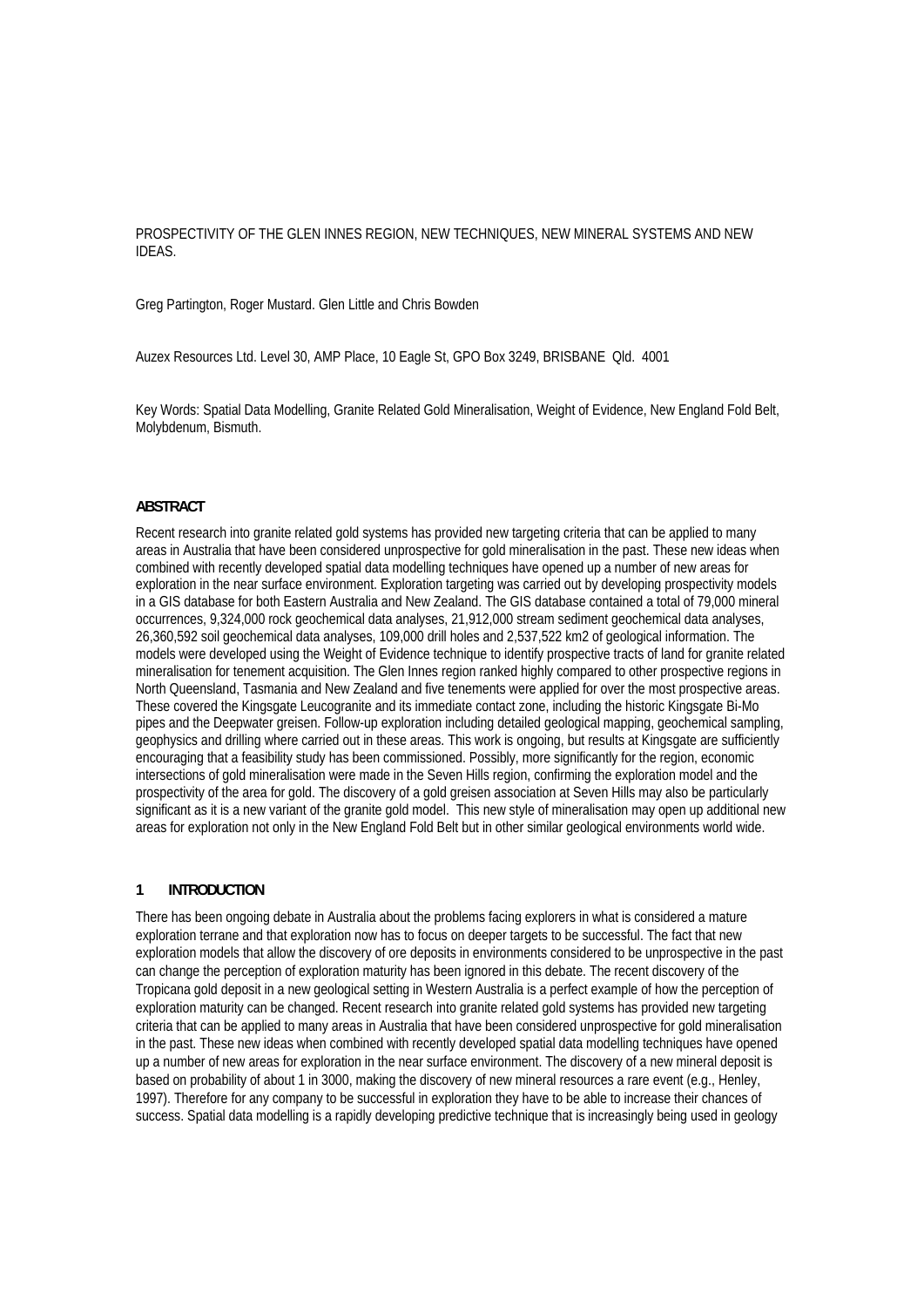(Bonham-Carter 1994; Partington et al., 2002). There are a growing number of mineral exploration companies who now believe that by using such modern statistical techniques and new ore deposit models it is possible to increase the probability of discovery of new mineral resources (Partington and Sale, 2004; Partington and Mustard, 2005).

A large historic geological database was integrated using spatial data modelling techniques with new information on granite gold mineral systems to develop national and regional scale prospectivity models for the East Coast of Australia and the West Coast of New Zealand to assess the potential for new discoveries of metallic deposits associated with granite intrusions. The modelling highlighted the New England region and locally the Kingsgate Leucogranite in the Glen Innes area as particularly prospective (Figure 1). The area is well known for it's mineral potential, especially for molybdenum and bismuth mineralisation, but the modelling and follow-up fieldwork have identified areas that are also highly prospective for gold, silver, tin, tungsten and basemetal mineralisation. This paper describes the modelling techniques and exploration model used to target exploration in the Glen Innes region, the results of the spatial data modelling and subsequent field checking.

# **2 MINERALISATION MODEL**

In the last ten years a new, globally widespread, economically important class of intrusion related metal deposit has been recognised (Thompson et al., 1999; Lang et al., 1997; Lang et al., 2000). These deposits have always been recognised for their potential to host tin and tungsten mineralisation, but now are believed to be prospective for other metals, including gold mineralisation. Examples of deposits that belong to the intrusion-related deposit class include: Donlin Creek (10.4 M Oz Au), Vasilkovskoe (9.5 M Oz Au), Pogo (4.9 M Oz Au), Kidston (4.5 M Oz Au), and Fort Knox (4.1 M Oz Au). Recent rises in metal prices mean that these deposits now have the advantage that they have other high value metals associated with gold mineralisation, such as molybdenum, bismuth, silver, tungsten and tin, which can significantly add to the economic value of the mineral deposit.

There is a systematic relationship between degree of fractionation, oxidation state and ore element ratios in these type of granite systems, which can be used to assess the prospectivity for Ag-Au-Bi-Mo-Sn-W mineralisation (Thompson et al., 1999; Lang et al., 1997; Lang et al., 2000; Mustard, 2001; Mustard, 2004; Mustard et al., 2006). This type of mineralisation tends to be associated with granite intrusions that occur in a continental tectonic setting and are Phanerozoic in age (<410 Million years). Importantly, the deposits exhibit a distinctive metallogenic signature, namely Au, Bi, Sn, W, Mo, As, Te, Sb  $\pm$  (Pb, Cu), with a strong relationship between economic mineralisation such as Au, Sn and W and Bi and a negative correlation with basemetal and particularly copper mineralisation (Mustard, 2001; Mustard, 2004). The intrusions have an intermediate oxidation state which spans the boundary between the ilmenite and magnetite series. The metals of interest are associated with the more evolved phases of igneous suites, granodiorite to granite in composition and specifically associated with late stage vein-dykes, aplites and pegmatites. Also, associated plutons commonly contain textures indicative of the transition from magmatic to hydrothermal conditions (e.g. miarolitic cavities, interconnected miarolitic cavities, unidirectional solidification textures, aplitepegmatite layers and vein-dykes). Intrusion-related metal deposits can form over a range of crustal depths (1 to 10 km) and at various proximities to the source intrusion (0 to ~3 km). Despite a set of unifying characteristics that define the deposit class as a group and separate them from other magmatic-hydrothermal systems, they can display a wide range of styles, varying from disseminated mineralisation, sheeted vein, flat lying veins, breccia and replacement types. Mineralisation has comparatively restricted zones of hydrothermal alteration and a low sulphide content. The lack of alteration, veining and sulphides makes detection by conventional prospecting very difficult, and many explorers have literally walked over ore-bodies of this type and dismissed the host rocks as unprospective. Spatial data modelling techniques, where individual predictor themes of geology geochemistry and geophysical data are combined into a single prospectivity map, are therefore particularly effective at targeting this type of mineral deposit.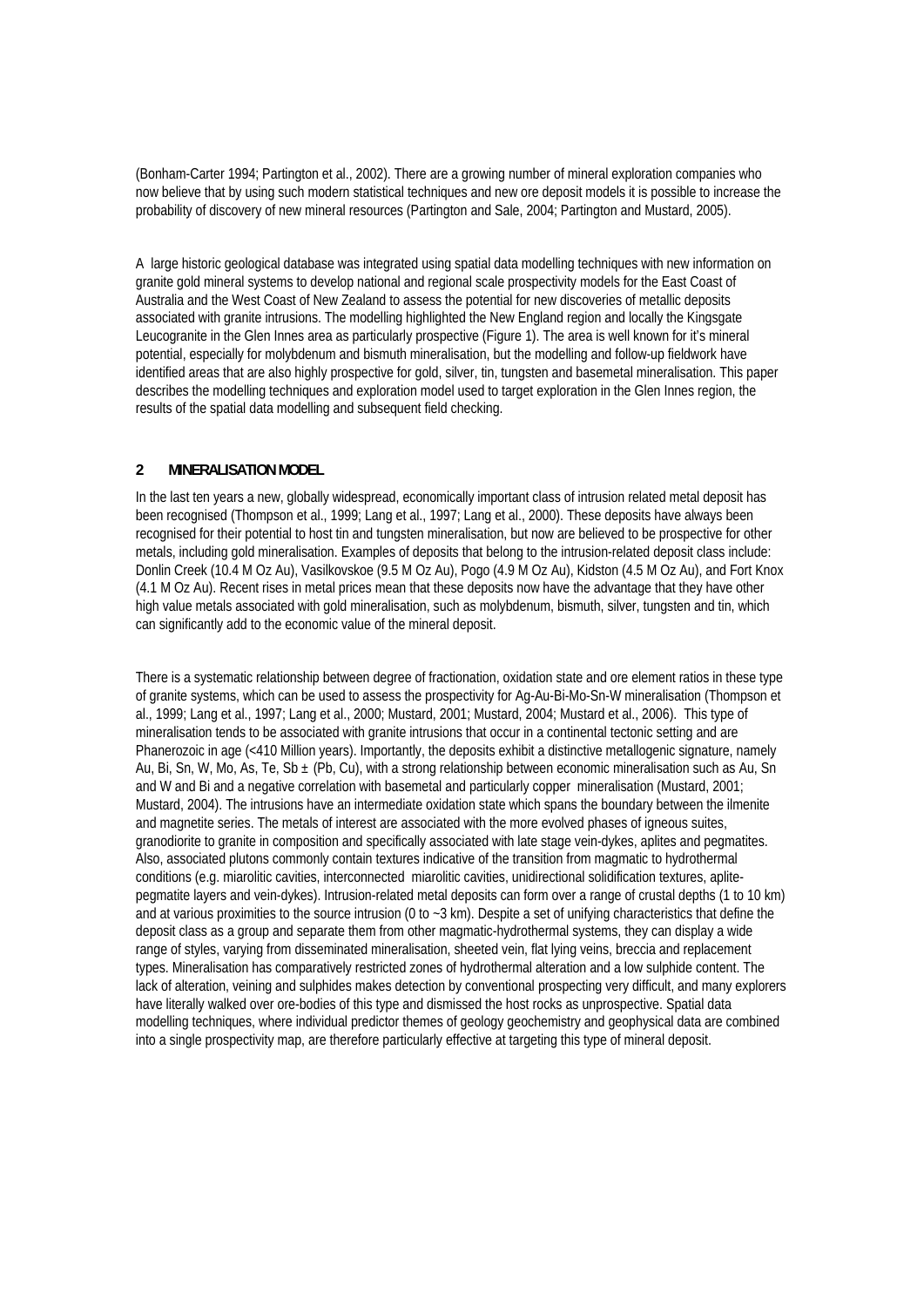#### **3 PROSPECTIVITY MODELLING**

Spatial data modelling requires a geological database from which predictive evidence for a particular deposit, based on an exploration model, and training data sets can be drawn (e.g., Bonham-Carter, 1994; Partington and Sale, 2004). The relative weights for each predictive map then has to be statistically calculated or inferred from either expert knowledge or a training data set usually based on historical mining data. The geologic predictor themes are then combined according to the weights to predict the location of undiscovered mineral resources (e.g., Bonham-Carter 1994). The simplest type of predictive spatial analysis is where an expert visually inspects a variety of predictive maps and then manually chooses target areas according to subjective criteria. A less subjective approach would be to create maps, on which the chosen input variables are represented by a series of integer values that are then combined together using arithmetic operators. This type of analysis takes no account of the relative importance of the variables being used and the resultant prospectivity map is based on expert opinion. Fuzzy Logic techniques address the problem of the relative importance of data being used, but this technique still relies on expert opinion to derive weights that rank the relative importance of the variable for the map combination. Weights of Evidence, in contrast uses statistical analysis of the map layers being used with a training data to make less subjective decisions on how the map layers in any model are combined (Bonham-Carter 1994; Partington et al., 2002; Partington and Sale, 2004).

The first stage of exploration targeting in this study involved the development of an international scale prospectivity model from a GIS database of known mineral occurrences, regional geology and geochemistry for both Eastern Australia and New Zealand. The GIS database contained a total of 79,000 mineral occurrences, 9,324,000 rock geochemical data analyses, 21,912,000 stream sediment geochemical data analyses, 26,360,592 soil geochemical data analyses, 109,000 drill holes and 2,537,522 km2 of geological information. Digital data were reclassified prior to the prospectivity modelling stage and adapted and combined in accordance with the mineralisation model described above. Polygonal themes of geochemistry, geophysics and geology were developed. Derivative datasets were generated using GIS modelling techniques such as buffering, theme intersections, interpolation using inverse distance weighting or density algorithms. Statistical analyses of all geophysical, geological and geochemical data were completed using probability and percentile plots to identify anomalous populations to allow the reclassification of the data sets. Sixty seven predictive map themes were analysed for their spatial relationship to a training data set using the Weights of Evidence technique. The key geological concepts tested included: relationship to granite lithology, granite texture, granite series, granite age, granite geochemistry, proximity to major faults and relationship to fault orientation, correlation with density of quartz veins, proximity to aplite or pegmatite dykes or veins and correlation with As, Au, Bi, Cu, Mo, Sn, U and W geochemistry. Significant spatial correlations were found between Au, Bi, Mo and W geochemistry, granite geology including composition, type and series, indicators of granite fractionation and with faults and fractures. Permian age I-type leucogranite, adamellite and granite had the best spatial correlations with the training data. The more leucocratic or fractionated the granite the better the spatial correlation as highlighted by maps of granites containing pegmatite, aplite or miarolitic cavities. Other indicators of granite fractionation such as SiO2 content, U content and Rb/Sr ratios also gave significant spatial correlations. The spatial correlation of uranium with the training data possibly provides a good regional scale tool for exploration of this deposit type using airborne radiometric techniques.

A model was then developed using the Weight of Evidence spatial correlation values to identify prospective tracts of land for granite related mineralisation for tenement acquisition. The Glen Innes region ranked highly compared to other prospective regions in North Queensland, Tasmania and New Zealand and five tenements were applied for over the most prospective areas. These covered mainly the Kingsgate Leucogranite and its immediate contact zone, including the historic Kingsgate Bi-Mo pipes and the Deepwater greisen. All the tenements had little or no modern exploration, especially for gold, and importantly no drilling.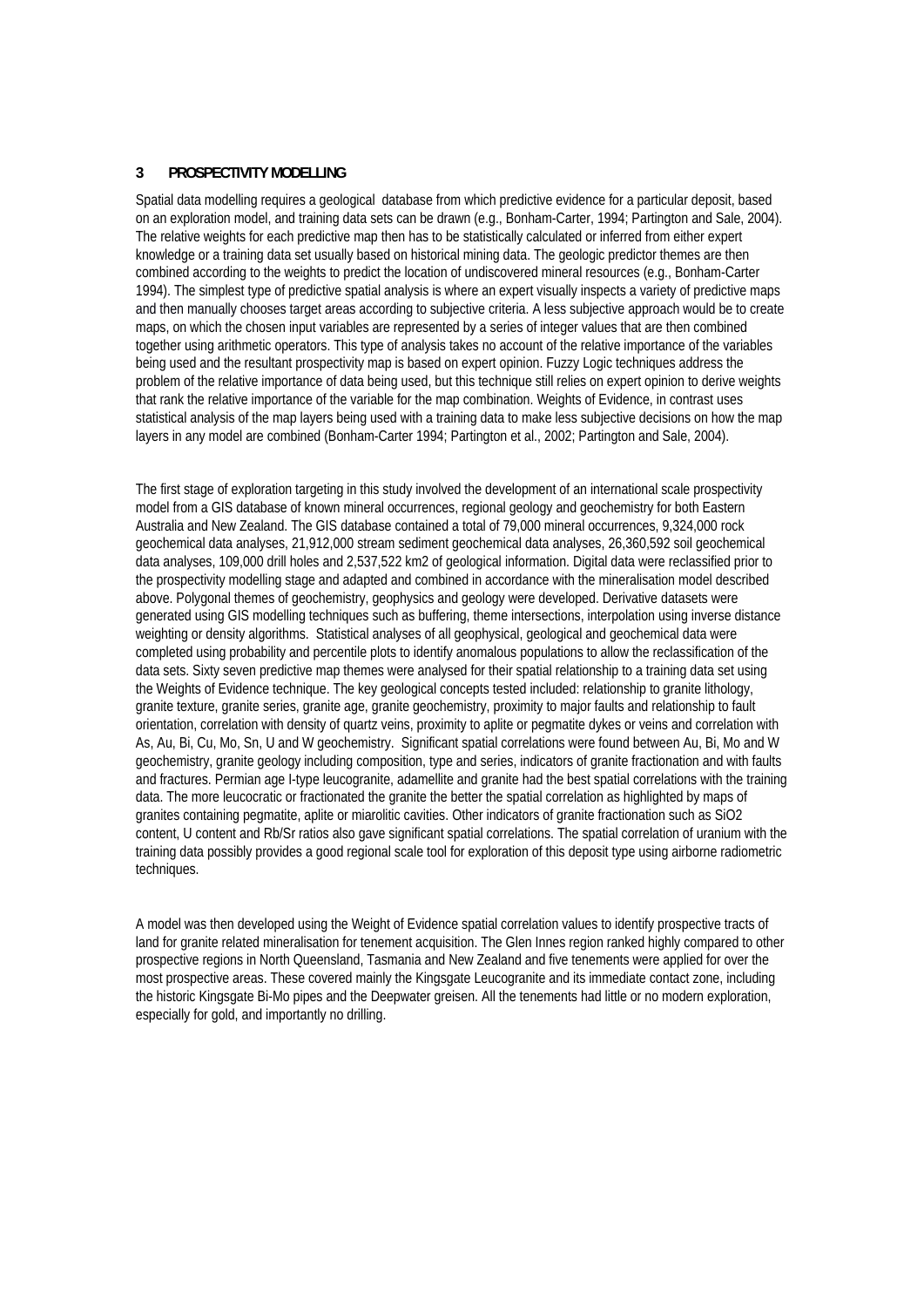# **4 GEOLOGICAL SETTING AND MINERALISATION IN THE TARGET REGION**

The tenements acquired on the basis of the prospectivity modelling in the Southern New England region cover rocks of the Upper Carboniferous to Triassic New England Batholith that intrudes accretionary prism complexes. The batholith is composed of synorogenic, Late Carboniferous to Early Permian peraluminous S-type granitoids, and post-orogenic Permo-Triassic I-type intrusions. The I-type intrusions form a NNE trending 300 km long by 60 km wide belt. The New England Batholith has been subdivided into the Bundarra, Hillgrove, Moonbi, Uralla and Clarence River suites based on distinct mineralogical, geochemical, isotopic and age criteria. The Moonbi Supersuite (Leucogranites) represent the most significant group of mineralised granites, having produced Sn, W, Mo, Ag, As, Bi, Cu, Pb, Zn, Au, fluorite, beryl and topaz. The Wards Mistake Adamellite occurs extensively throughout the Glen Innes tenements and comprises coarse to medium-grained monzogranite-granodiorite. It has been intruded by the Kingsgate Leucogranite and the Red Range Microleucogranite. The Kingsgate Leucogranite is very coarse-grained, equigranular biotite granite whereas the Red Range Microleucogranite is a fine- to very fine-grained saccharoidal, pink, equigranular microleucogranite, which is believed to be the carapace to the Kingsgate Leucogranite. Mo-Bi-Ag±Au quartz pipes and veins are developed in clusters along the margins of the Kingsgate Leucogranite and the Red Range Microleucogranite and are historically the most significant mineral occurrences in the region.

# **5 FOLLOW-UP EXPLORATION**

Prospectivity modelling was successfully used in the initial targeting to reduce the search area so speeding up the land acquisition process, minimising costs and increasing the chances of discovery. However, there is no substitute for fieldwork in exploration. This is especially true in the Glen Innes region due to the lack of modern prospect scale geological, geophysical and geochemical data, which limit the scale at which the prospectivity models can be used. The modelling highlighted the Kingsgate prospect, the Deepwater prospect and a new area in the Seven Hills region as highly prospective for the metals of interest, including gold. Consequently, follow-up exploration including detailed geological mapping, geochemical sampling, geophysics and drilling where carried out in these areas. This work is ongoing, but results at Kingsgate are sufficiently encouraging that a feasibility study has been commissioned. Possibly, more significantly for the region, economic intersections of gold mineralisation were made in the Seven Hills region, confirming the exploration model and the prospectivity of the area for gold.

The Kingsgate Mine, located 20km east of Glen Innes, is the second largest producer of molybdenum in Australia (Figure 1). A total concentrate of 350t molybdenum, 200t bismuth, and 12t wolframite-bismuth was mined during the early 1880's to late 1920's. Much of the ore was mined from 54 pipes up to 20m diameter that were worked to a depth generally not exceeding 50 metres. Assays of ore samples in 1884 returned 2.6-69.3% Bi, 12-194.5 ppm Au and 149- 4442 ppm Ag. Geological mapping highlighted more than 94 Mo-Bi-rich pipes located along a 4.75 km N-S trending belt. The pipes are hosted in medium-grained biotite granite, with the majority located within 300m from its contact with sediments and plunge 20° to 30° east parallel to an aplite carapace. Rock chip sampling of the pipes returned grades up to 7.3% Mo, 2.2% Bi, 2.0 g/t Au and 100 g/t Ag (Figure 2A). A Scoping Study has been completed, which suggests that the Kingsgate project could be a high grade operation with a low processing rate, a mine life between 5-10 years and an operating cost of \$60.33 per tonne of ore processed. Capital expenditure and infrastructure related to development is estimated to be \$39.76M. A conservative diluted head grade of 0.23% Mo and 0.23% Bi is being targeted and based on a 250,000 tpa processing operation, a total of 911 tonnes of Mo in concentrate and 698 tonnes of Bi in concentrate would be produced annually. This represents revenue of \$158.12 per tonne of ore processed, using the study's long term assumptions of a US\$22/lb Mo concentrate price, US\$13/lb Bi concentrate price and a US\$0.80 exchange rate.

The Seven Hills prospect lies within the Glen Elgin tenement (EL 6408) approximately 45km northeast of Glen Innes (Figure 1). Geology of the area around the Seven Hills prospect comprises Wandsworth Volcanic Group rocks to the west, Kingsgate Leucogranite in the central parts and Mount Mitchell Monzogranite with inliers of Glen Garry Microleucogranite to the east. Three samples of quartz veins in granite were collected during reconnaissance geological mapping of the tenement area assayed 2.52 g/t Au, 2.43 g/t Au and 2.11 g/t Au. Mapping identified a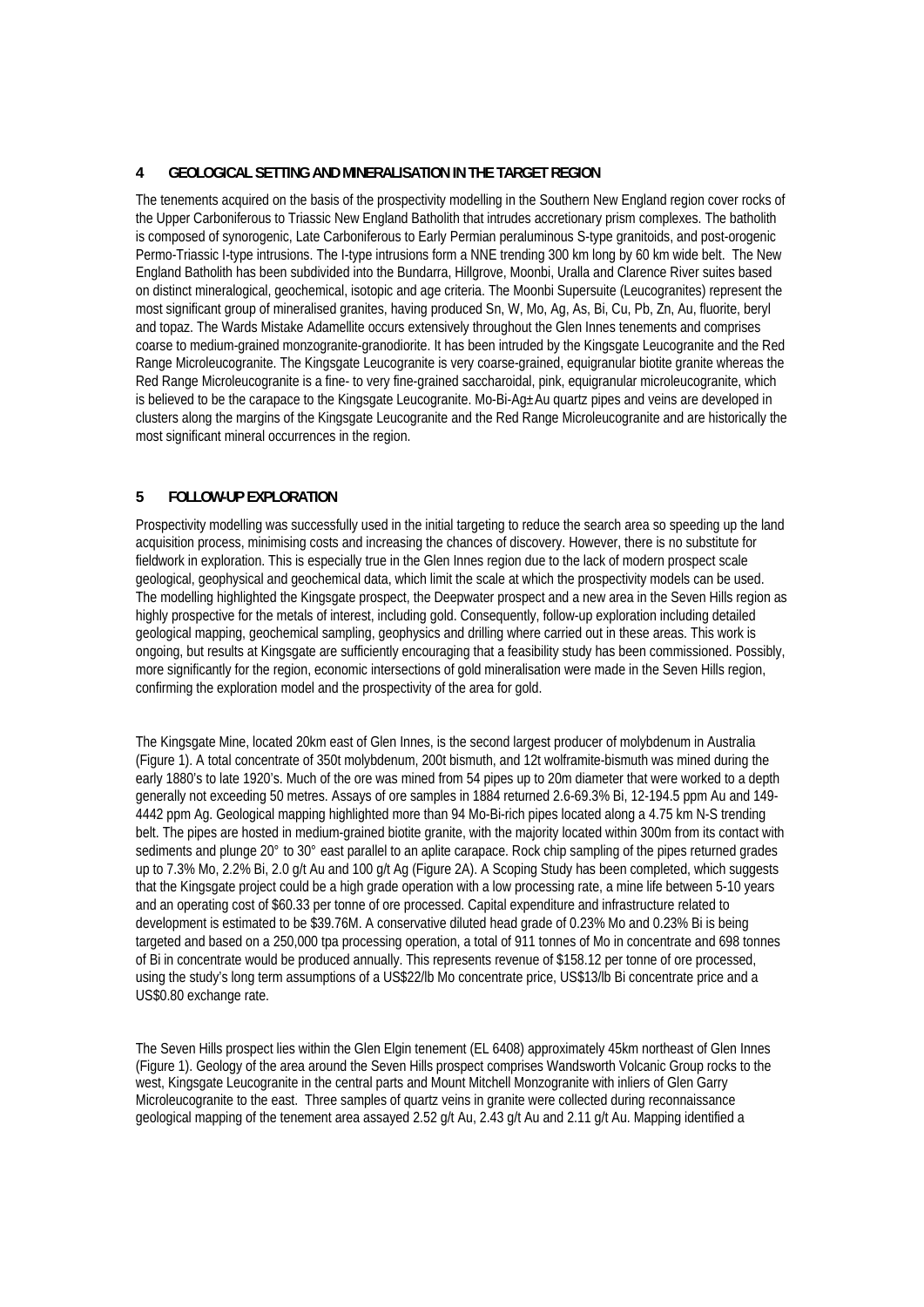number of historical sluiced creeks and shafts in an area where there has been no significant modern exploration for gold. The gold mineralisation sampled on the surface is associated with zones of greisen with quartz-sulphide veins forming several broad areas up to 500m by 200m in size (Figure 2B). Several phases of detailed exploration were conducted, including prospect scale geological mapping and rock-chip sampling, soil, auger and costean sampling, geophysical dipole-dipole IP line surveys and RAB and RC drilling that have progressed the Seven Hills prospect to an advanced gold drill target. Geophysical dipole-dipole IP line surveys defined coincident zones of relatively weak chargeability highs (inferred sulphide bodies) and relatively weak resistivity lows (inferred altered zones) that appeared to coincide with mapped anomalous zones of surface geology and geochemistry. Initial shallow RAB results targeting anomalous surface geochemistry intercepted several intervals of high-grade gold mineralisation such as 9m at 12.19ppm Au, including one interval at 32.70ppm Au. Follow-up RC drilling of the geophysical targets was disappointing although sulphide mineralisation was intercepted. The RC drilling of the geochemical targets was more promising with several intersections of up to 11m averaging 2.05ppm Au made. Fresh mineralisation was intersected in a variably hydrothermally altered and mineralised medium to coarse grained, biotite leucogranite. There has been partial to complete replacement of the primary rock by a greisen assemblage of muscovite-sericite, with associated quartz, minor chlorite and sulphides and a trace of rutile. The main geochemical association in the fresh material is Au, Bi, Ag and Te, which is typical of a granite gold system. However the gold mineralisation is also associated with Pb and As, which is not typical.

# **6 NEW MINERAL SYSTEMS AND NEW IDEAS**

The initial aim of the prospectivity modelling was to use a probabilistic approach to exploration targeting to develop a portfolio of prospects that have an increased probability of discovery and development. The spatial modelling successfully identified a number of targets, reducing the initial search area by several orders of magnitude. The benefits of carrying out spatial data modelling include: Effective data compilation, QC of digital data, Understanding of critical geological factors to be used in follow-up exploration, Ranking of prospects, Prioritising exploration, Exploration budgeting and management, Understanding of risk, and Cost reduction. Geological data have proved to be fundamental predictors of mineral occurrences in all models developed to date. An understanding of the structure and temporal development of the geology of the area is critical, especially at a prospect scale. This means more fieldwork, but specifically targeted at a prospect scale.

The Glen Innes region was identified as particularly prospective for the style of mineralisation and metal assemblages required. Work to date has shown the new ideas coming from research into granite gold systems have opened up old and new areas in Australia that were not considered prospective for gold in the past. More importantly these areas are not under significant depths of cover and therefore represent low cost exploration targets that can effectively be explored using modern geochemical and geophysical techniques. The recent rise in metal prices also means that these ideas can also be applied to exploration for a range of metals including molybdenum, bismuth, tin, tungsten, silver and gold. The discovery of a gold greisen association at Seven Hills may also be particularly significant as it is a new variant of the granite gold model. This new style of mineralisation may open up additional new areas for exploration not only in the New England Fold Belt but in other similar geological environments world wide.

#### **ACKNOWLEDGEMENTS**

The authors would like to thank Auzex Resources Ltd. for allowing the paper to be presented. Also we would like to thank the local field crew for their efforts in collecting new field data and to all geologists past and present who have worked in the area contributing to the large body of historical data that allows effective exploration targeting to be carried out.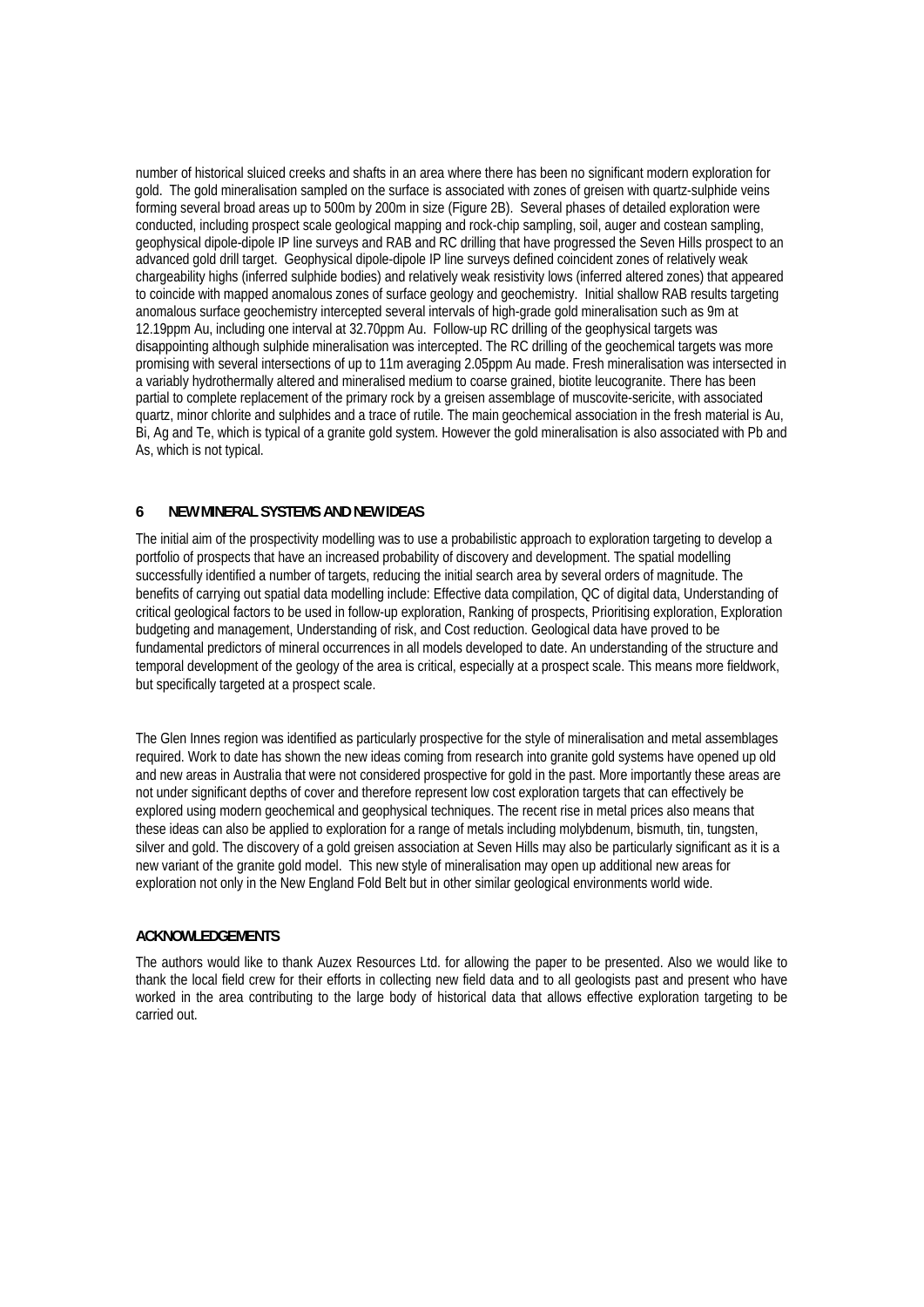

Figure 1. Simplified geology of the Glen Innes region with Auzex Resources Limited tenement holding and key projects.